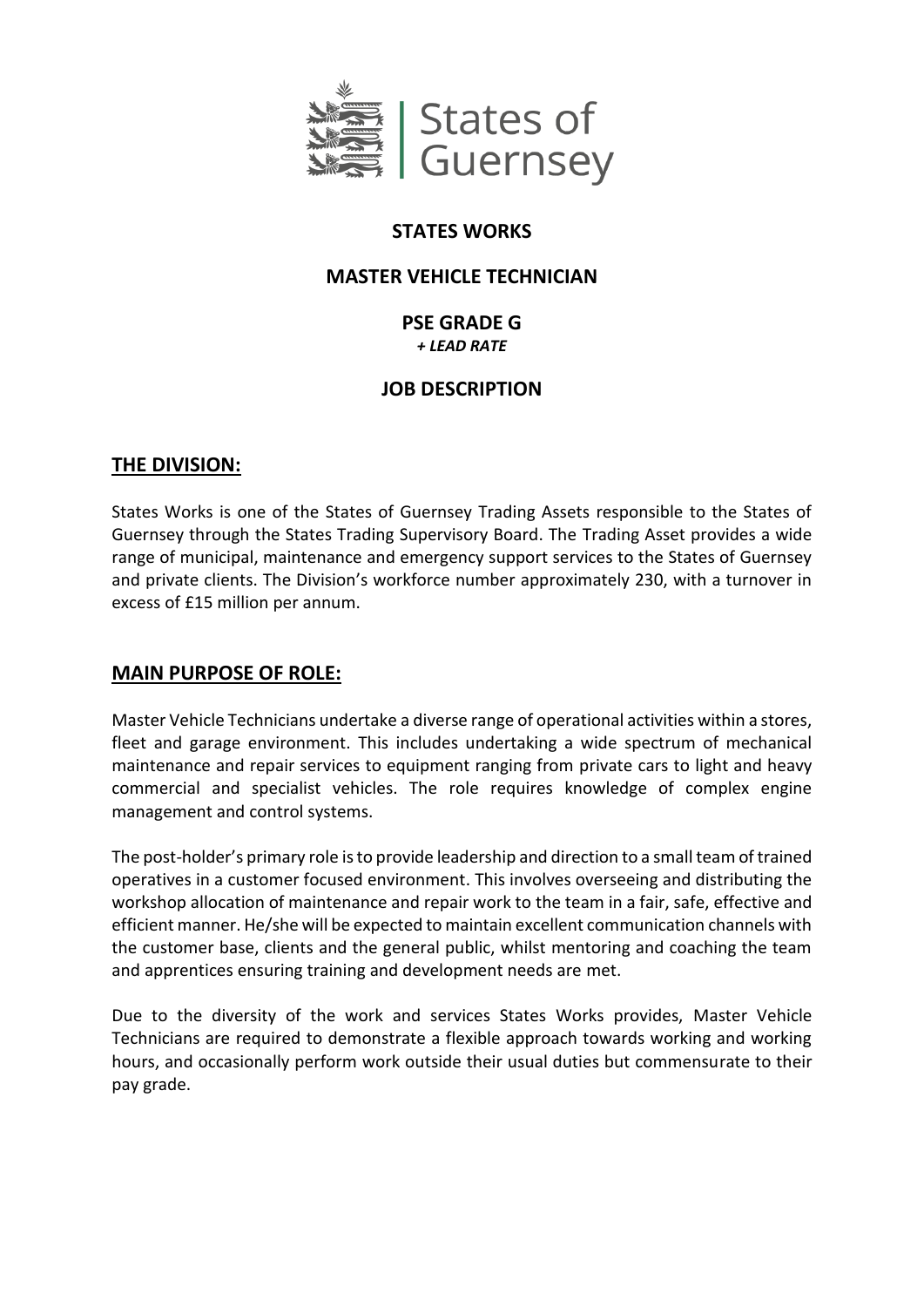# **RELATIONSHIPS**

Master Vehicle Technicians are responsible to the Manager – Stores, Fleet and Garage. He/she is required to work closely and liaise in an efficient and effective manner with colleagues, members of the public, contractors and suppliers. Master Vehicle Technicians have supervisory and guidance responsibilities for a team of operatives.

### **MAIN DUTIES AND RESPONSIBILITIES:**

- 1. To ensure repairs, routine maintenance and scheduled servicing is undertaken in accordance with agreed manufacturers requirements and target times, ensuring job history is appropriately recorded and updated with regard to parts used, work done and any observations. Recommendations for items requiring attention to be recorded on the job tickets and reported.
- 2. Ensure that requirements for parts ordering is communicated efficiently with the Customers Services Team.
- 3. To monitor productivity ensuring that work is progressed effectively and records accurately maintained to provide informative work history, aid timely invoicing and unnecessary downtime.
- 4. Distribute planned and unplanned work in a fair and appropriate manner, with due regard to employee competency levels.
- 5. To assist the manager in the identification of staff training and development needs, with particular emphasis on coaching and mentoring apprentices/improvers. This all in accordance with agreed training programmes.
- 6. Ensure unscheduled and emergency repairs are completed in a timely manner and where necessary prioritising critical assets.
- 7. Provide technical advice to mechanics and inform the manager as required of any potential issues or business processes needing remedial attention.
- 8. To proactively promote Ideas for improved efficiency and effectiveness of the businesses operational activities with the manager.
- 9. Ensure all work under the businesses control conforms to States Works quality standards including compliance with Health and Safety statutory requirements and regulations. This includes the preparation and implementation of Risk Assessments, Method Statements and Safe Systems of Work, where necessary supporting such documentation by means of toolbox talks and appropriate safety audits.
- 10. To strive to meet client expectations particularly with completion of works in a timely fashion and ensuring the highest quality of workmanship is always delivered. Making certain customers are notified of the cost of repairs, additional costs and any potential time overruns.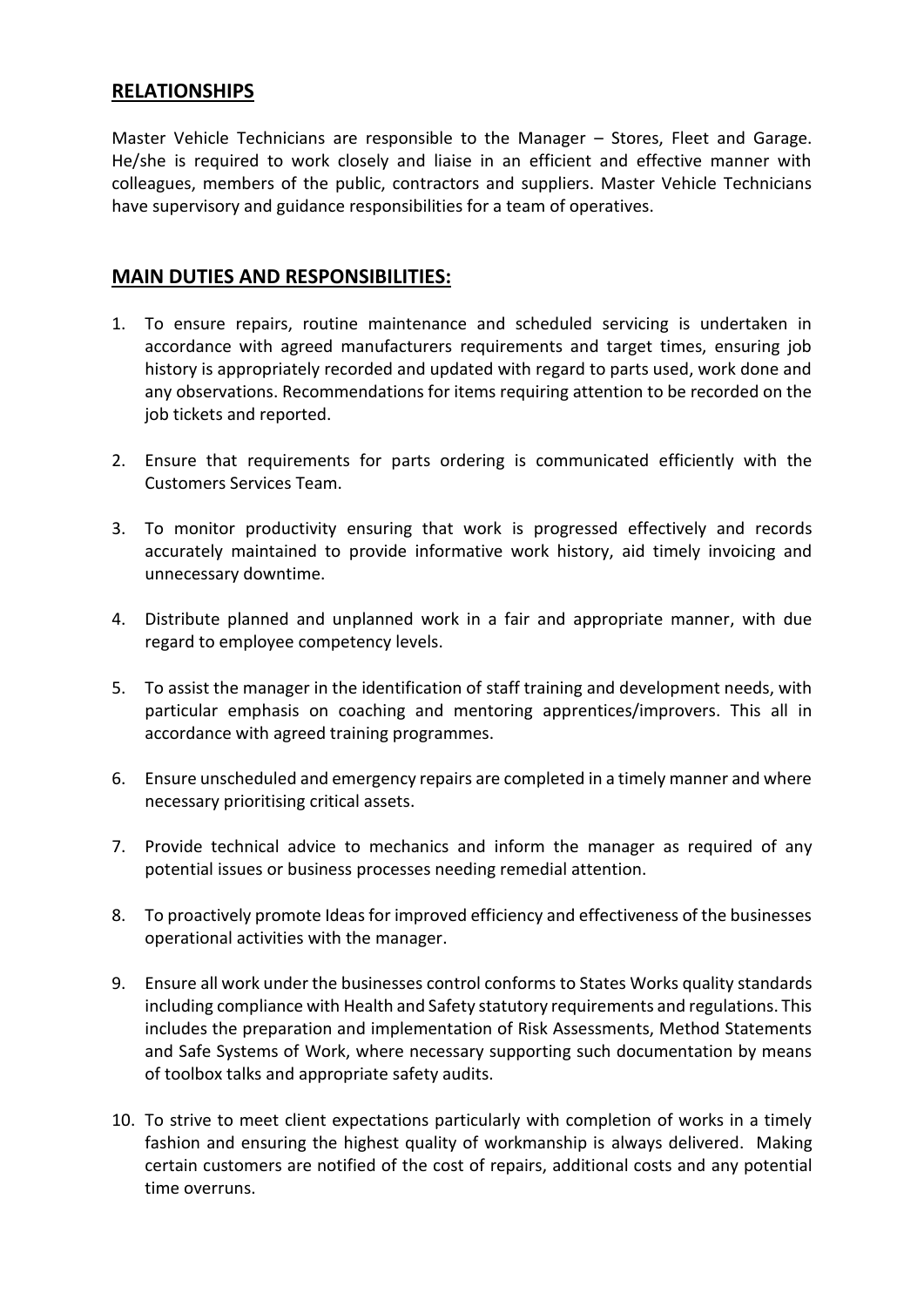- 11. To deputise for the Manager, Stores, Fleet and Garage in his/her absence.
- 12. To be prepared to participate in a call out team providing an out of hours' response to break downs and emergency calls.
- 13. To carry out ancillary duties associated with the Stores, Fleet and Garage section, as directed by the Section Manager.

### **KEY CRITERIA:**

#### **ESSENTIAL**

- 1. Be in possession of an appropriate automotive qualification and/or be time served with extensive automotive knowledge and experience.
- 2. Knowledge of maintenance of light and heavy commercial vehicles, small tools, plant and equipment. Heavy plant knowledge will be advantageous.
- 3. Knowledge and experience in the use of bespoke Fleet Management Programs, Servitor and MS Office software, particularly Outlook, Word and Excel.
- 4. Good verbal and written communication skills.
- 5. Confidence and diplomacy in dealing with work colleagues, internal and external customers, suppliers and contractors. With an ability to be assertive and able to deal with interpersonal conflicts.
- 6. The ability to produce quality work under pressure, to prioritise workloads and meet agreed deadlines.
- 7. Knowledge and experience of diagnostic equipment and complex engine management and control systems.
- 8. Self-motivated with drive and enthusiasm and a flexible approach to working practices and implementing change when required.
- 9. Willingness to undertake training as and when required.
- 10. To participate in a formal call out system.
- 11. Hold a minimum of a valid Category 'B' driving Licence.

#### **DESIRABLE**

- 12. Hold a valid category 'C' driving licence.
- 13. Experience in providing supervision or line management to staff.